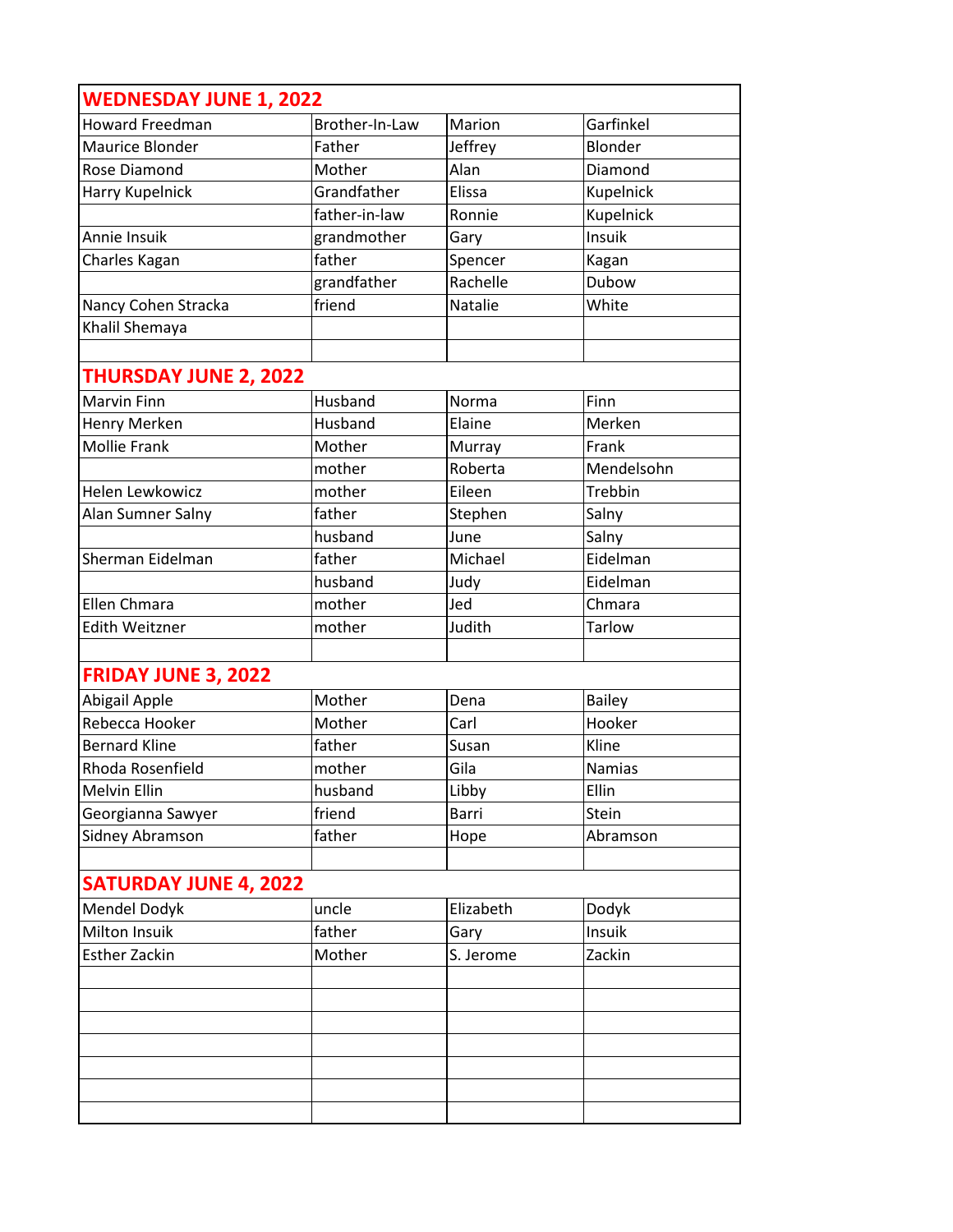| <b>SUNDAY JUNE 5, 2022</b>    |                |                |                  |
|-------------------------------|----------------|----------------|------------------|
| Louis Berenson                | Father         | Mark           | Berenson         |
| Sidney Kramer                 | <b>Brother</b> | Harold         | Kramer           |
| Esther Lohr                   | grandfather    | Ellen          | Weisman          |
| Nathan Weiner                 | Father         | Leah           | Gallo            |
| Samuel Chaimson               | Grandfather    | Thomas         | Levenberg        |
| Norman Ellin                  | father in law  | Libby          | Ellin            |
| <b>Evee Gelles</b>            | friend         | Doris          | Villa            |
|                               |                |                |                  |
| <b>MONDAY JUNE 6, 2022</b>    |                |                |                  |
| Flora Freedman                | Mother         | Sherman        | Freedman         |
| Joseph Valle                  | father         | Susan          | Goldberg         |
| Eli Lehman                    | brother in law | Bunny          | Gorfinkle        |
| Arthur Goldstein              | father         | Karen          | Madorsky         |
| Albert Eugene Helzner         | husband        | Audrey         | Helzner          |
|                               |                |                |                  |
| <b>TUESDAY JUNE 7, 2022</b>   |                |                |                  |
| Eli Lehman                    | uncle          | Joan           | Rich             |
| Dorothy Mezansky              | grandmother    | Sheldon        | Sevinor          |
| Rene Glogauer                 | <b>Brother</b> | Yvonne         | Weinsberg        |
| <b>Michael Sidell</b>         | Father         | Ruth           | Goldenberg       |
| Martha A. Fine                | aunt           | Beth           | Hoffman          |
| Bernice Bryna Schwartz        | Mother         | Heleene        | Fink             |
| Sheila Kaplowitch             | mother         | Scott          | Kaplowitch       |
| Leona Cutler                  | sister         | Ira            | Rubtchinsky      |
| <b>Edward Lovins</b>          | father         | Susan          | Weiner           |
| <b>Elaine Locke</b>           |                |                |                  |
|                               |                |                |                  |
| <b>WEDNESDAY JUNE 8, 2022</b> |                |                |                  |
| Abraham Pinstein              | Uncle          | Gary           | <b>Belostock</b> |
| Selma Siskind                 | Mother         | <b>Beverly</b> | Kahn             |
| Fannie Sokolov                | mother         | Gay            | Porter           |
| <b>Mitchell Comins</b>        | brother        | Edye           | <b>Baker</b>     |
|                               | close friend   | Gloria         | Sax              |
|                               | uncle          | Annette        | <b>Baker</b>     |
|                               |                |                |                  |
| <b>THURSDAY JUNE 9, 2022</b>  |                |                |                  |
| Susan Samuel                  | Sister         | <b>Stuart</b>  | Osattin          |
| <b>Paul Needel</b>            | father         | Howard         | Needel           |
| <b>Alice Bashoff Carrion</b>  |                |                |                  |
|                               |                |                |                  |
| <b>FRIDAY JUNE 10, 2022</b>   |                |                |                  |
| <b>Esther Bloch</b>           | sister-in-law  | Ruth           | Goldenberg       |
| Anna Levine                   | grandmother    | Alvah          | Parker           |
| Warren K. Rosen               | brother        | J. Myron       | Rosen            |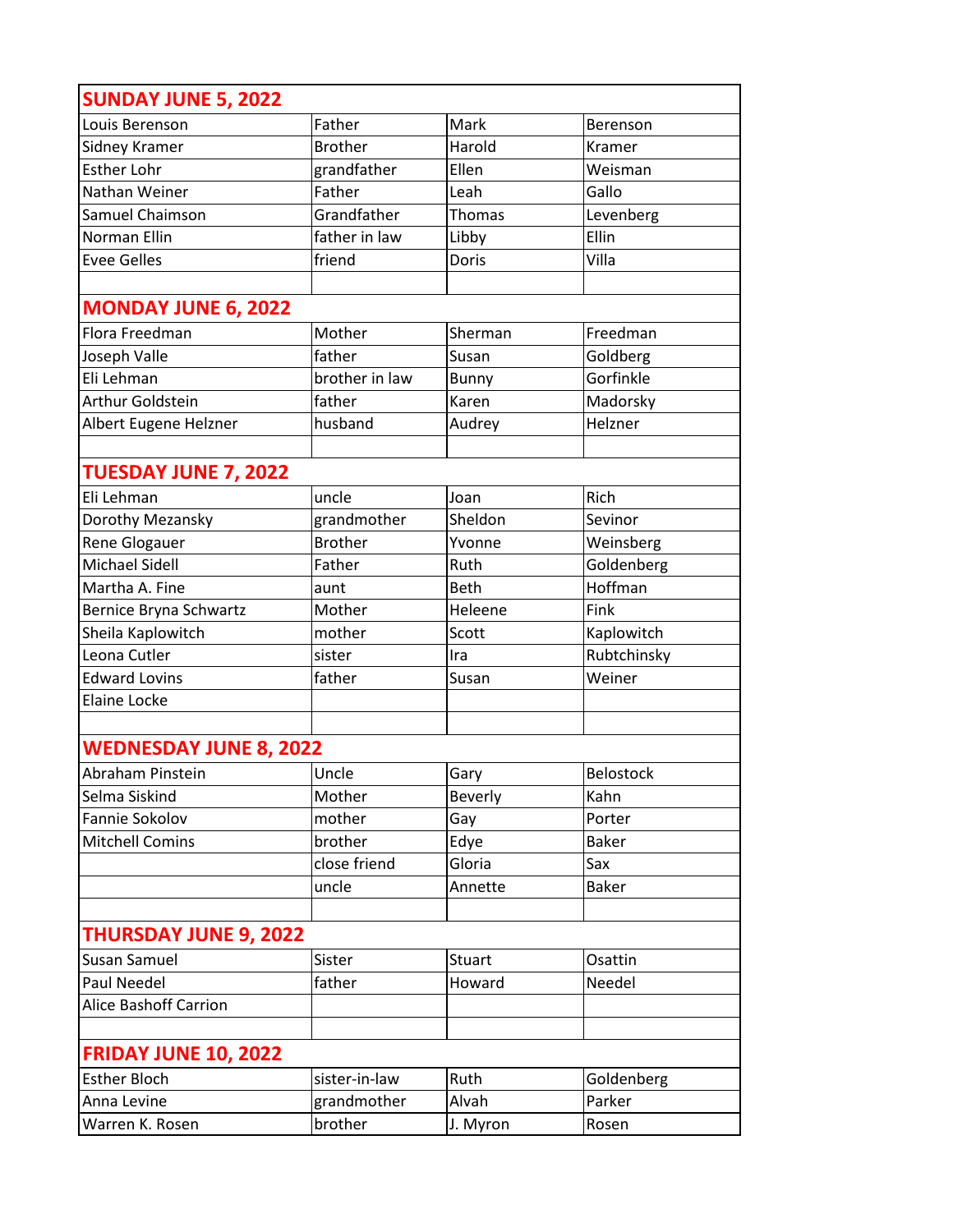| <b>SATURDAY JUNE 11, 2022</b> |                |                |                |
|-------------------------------|----------------|----------------|----------------|
| Philip Epstein                | Father         | Ellen          | Zirin          |
| Laurie Rochelle Fisher        | Daughter       | Merrick        | Fisher         |
| Sylvia Ribok                  | mother         | <b>Barbara</b> | Goldberg       |
| Fay Marenburg                 | mother         | Ronald         | Rubin          |
| Onese Feyman                  |                |                |                |
| <b>Irving Gould</b>           |                |                |                |
|                               |                |                |                |
| <b>SUNDAY JUNE 12, 2022</b>   |                |                |                |
| Sara Lapatin                  | Mother         | Philip         | Lapatin        |
| Judith Warszawer Engelman     | Mother         | Edna           | Kaplan         |
| <b>Winifred Levin</b>         | Mother         | Harold         | Levin          |
| <b>Michael Markis</b>         | uncle          | Donna          | Revman         |
| Julius Cohen                  | Father         | Miriam         | Kaplan         |
| <b>Herman White</b>           | Father         | Joan           | Waldman        |
| Solomon Bloom                 | father         | Esther         | Salinsky       |
| Ita Shulman                   | mother         | Irena          | <b>Karasik</b> |
| <b>Leonard Pass</b>           | father         | Judith         | Dunn           |
| <b>Arnold Blumberg</b>        |                |                |                |
| Morris Rosenthal              |                |                |                |
|                               |                |                |                |
| <b>MONDAY JUNE 13, 2022</b>   |                |                |                |
| Marina Etinger                | Wife           | Oskar          | Etinger        |
| Etta Fishman                  |                |                |                |
| Juanita Gammel                |                |                |                |
| Hyman M. Levine               |                |                |                |
| Sara Marcus                   |                |                |                |
|                               |                |                |                |
| <b>TUESDAY JUNE 14, 2022</b>  |                |                |                |
| <b>Alfred Madfis</b>          | Father         | Cindy          | Blonder        |
| Phyllis Morandi               | Sister         | Steven         | Morandi        |
| Myron Schneiderman            | Father         | Nancy          | Klayman        |
| Robert Zeff                   | <b>Brother</b> | Barry          | Zeff           |
| Samuel Kabatchnick            | brother in law | Eli            | Talkov         |
| <b>Ruth Goldberg</b>          | grandmother    | Robin          | <b>Blake</b>   |
|                               | mother         | Lois           | Miller         |
| Rodica Vaisman                | mother         | Julien         | Vaisman        |
| Selman Heskel Lawee           |                |                |                |
| Amram Rasiel                  |                |                |                |
| Cynthia Trathen               |                |                |                |
|                               |                |                |                |
|                               |                |                |                |
|                               |                |                |                |
|                               |                |                |                |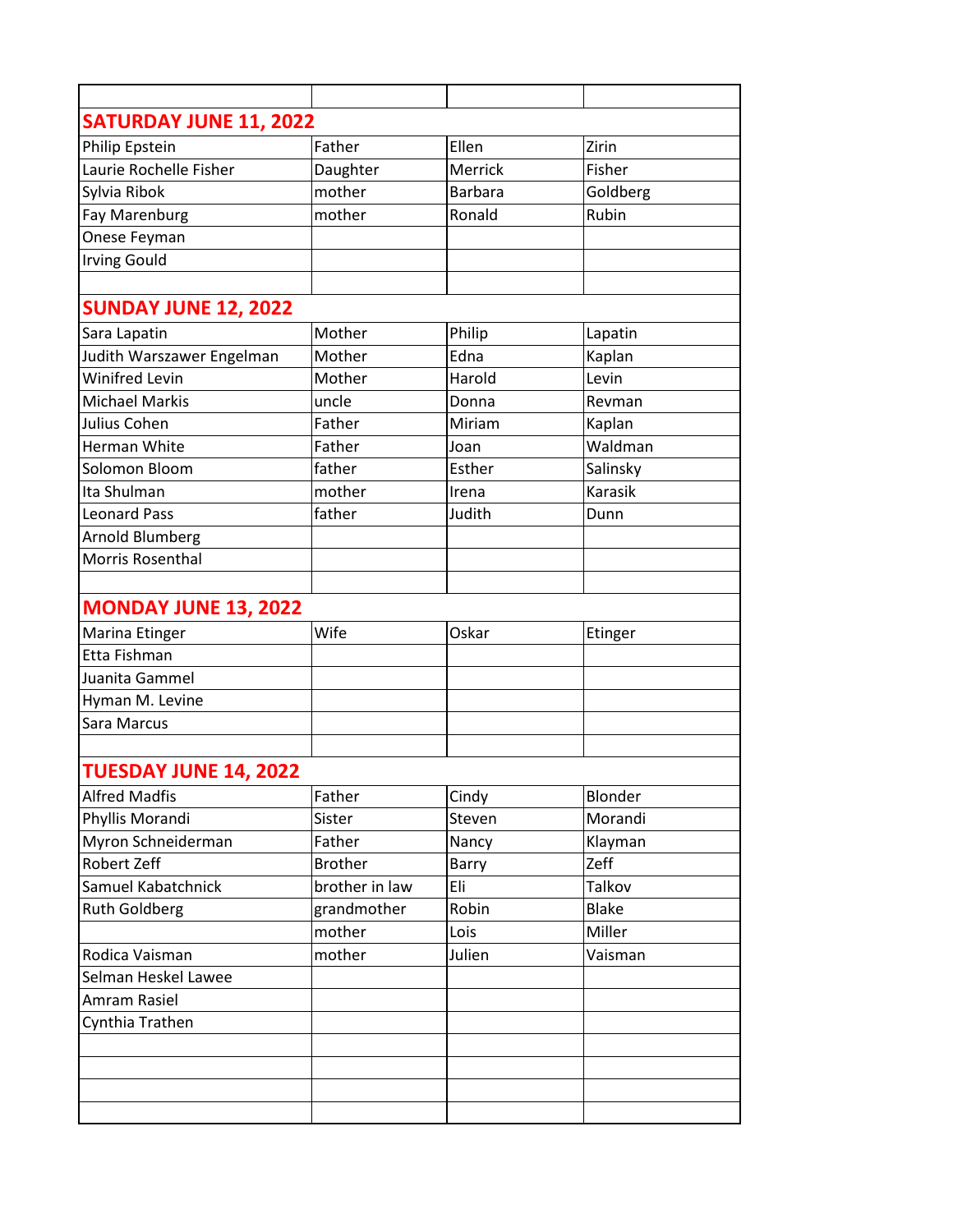| <b>WEDNESDAY JUNE 15, 2022</b> |               |                  |                |
|--------------------------------|---------------|------------------|----------------|
| <b>Frances Cooper</b>          | Mother        | Robert           | Cooper         |
| Jerry Gilman                   | Cousin        | Jackie           | Rosenfield     |
| Max Kirstein                   | Father        | Phyllis          | Kaplan         |
| Hyman Magowitz                 | father-in-law | <b>Bernice</b>   | Mitchell       |
| <b>Mildred Gordon</b>          | mother-in-law | Ellen            | Gordon         |
| Nathan Cooper                  |               |                  |                |
| Sandra Titelbaum Wexler        |               |                  |                |
|                                |               |                  |                |
| <b>THURSDAY JUNE 16, 2022</b>  |               |                  |                |
| <b>Beatrice Kantor-Gray</b>    | Mother        | Fran             | Walker         |
| Eva Klayman                    | Mother        | Richard          | Klayman        |
| Marilyn Williams               | Mother        | Stephen          | Williams       |
| <b>Leonard Doliner</b>         | uncle         | <b>Beth</b>      | Hoffman        |
| <b>Mendel Spatz</b>            | father-in-law | Carole           | Spatz          |
| Max Leavitt                    | grandfather   | Michele          | Tamaren        |
| Linda Lerner                   | sister        | Sara             | Winer          |
| <b>FRIDAY JUNE 17, 2022</b>    |               |                  |                |
|                                |               |                  |                |
| Fanny Levine Kantofsky         | Mother        | Joel             | Levine         |
| Jacob Pekin                    | Father        | Joan             | Rich           |
| <b>Tena Meyer</b>              | grandmother   | Mark             | Meyer          |
|                                | mother-in-law | <b>Barbara</b>   | Meyer          |
| Arlene Gordon                  | Mother        | Carol            | Blotner        |
| Andrew Scott Weinstein         | Son           | Reggie and Lewis | Weinstein      |
| Elise Chaimson                 | Grandmother   | Thomas           | Levenberg      |
| <b>Esther Gross</b>            | mother        | Pearl            | Greenbaum      |
| <b>Milton Mizner</b>           | father        | Neal             | Mizner         |
|                                | uncle         | Judy             | Hershberg      |
| Lynda Sherman Bloom            |               |                  |                |
| Max Bloom                      |               |                  |                |
| Samuel Stern                   |               |                  |                |
| <b>SATURDAY JUNE 18, 2022</b>  |               |                  |                |
| Abraham Revman                 | uncle         | Donna            | Revman         |
| Donna Gold Gulko               | Wife          | Paul             | Gulko          |
| Constance Wood                 | sister        | J. Myron         | Rosen          |
| Abraham Schneiderman           | father        | Elaine           | Volk           |
| Morris Abramoff                | father        | Debra            | <b>Brooks</b>  |
| Jack Long                      | Uncle         | Lisa             | <b>Breslin</b> |
| Steven Wexler                  | cousin        | Shelley          | Schneer        |
| Lena Avery                     |               |                  |                |
|                                |               |                  |                |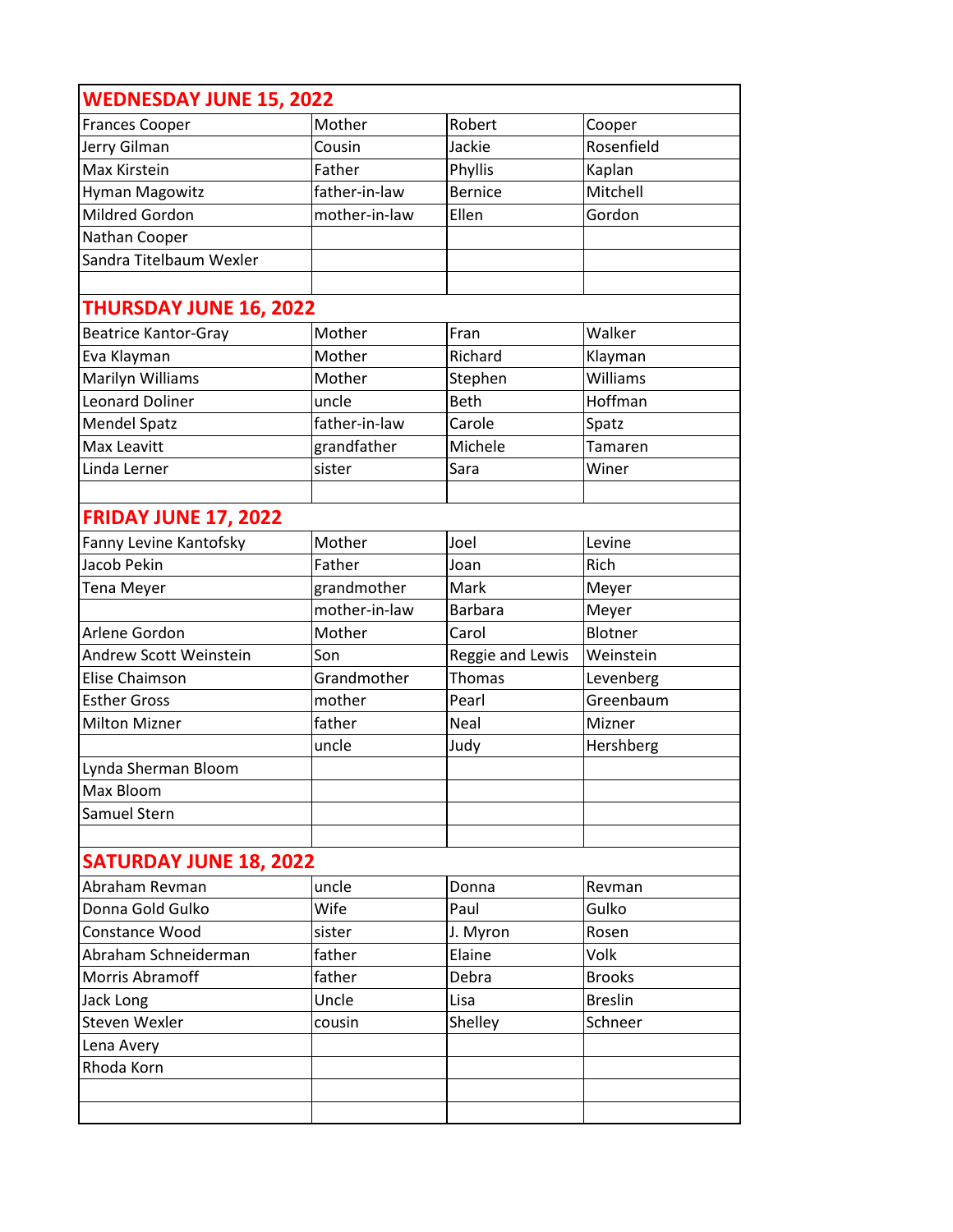| <b>SUNDAY JUNE 19, 2022</b>  |                |           |                  |
|------------------------------|----------------|-----------|------------------|
| <b>Gina Goldenberg</b>       | Sister         | Marc      | Goldenberg       |
| Samuel Rosenthal             | Grandfather    | Marla     | <b>Belostock</b> |
| Joseph Samiljan              | Father         | Alan      | Samiljan         |
|                              |                | Maria     | Samiljan         |
| <b>Milton Stone</b>          | Father         | Irene     | Gilberg          |
| <b>Charlotte Volk</b>        | Mother         | Roger     | Volk             |
| Morris Weinstein             | Father         | Lewis     | Weinstein        |
| Dorothy Wurtzel              | grandmother    | Renee     | Sidman           |
|                              | mother         | Marvin    | Wurtzel          |
| <b>Marion Feffer</b>         | aunt           | Lawrence  | Feffer           |
| Lina Smith                   | grandmother    | Edward    | Smith            |
| Flora Newborn                |                |           |                  |
|                              |                |           |                  |
| <b>MONDAY JUNE 20, 2022</b>  |                |           |                  |
| <b>Arthur Dinerman</b>       | <b>Brother</b> | Elaine    | Merken           |
|                              | <b>Brother</b> | Gerald    | Dinerman         |
| <b>Howard Steven Feffer</b>  | <b>Brother</b> | Lawrence  | Feffer           |
|                              | brother        | Judith    | Feffer           |
| <b>Manuel Blau</b>           | Uncle          | Myron     | Goodstein        |
| Lewis Mendelsohn             | Father         | Alvah     | Parker           |
| Murray Goldstein             | father         | Carolyn   | Perlow           |
| Louis Sklar                  | father         | Stephanie | Greenberg        |
| Philip Gay                   | father         | Philip    | Gay              |
| <b>Michael Brint</b>         | brother        | Joel      | <b>Brint</b>     |
| Doris Hirsch                 |                |           |                  |
| <b>Irving Shoer</b>          |                |           |                  |
|                              |                |           |                  |
| <b>TUESDAY JUNE 21, 2022</b> |                |           |                  |
| Joseph Marder                | brother-in-law | Judith    | Marder           |
| Rose Morgan                  | mother         | Elaine    | Siegel           |
| Harold Bornstein             | father         | Norma     | Rooks            |
| Sarah Kushner                | mother         | Gitte     | Kushner          |
|                              | mother         | Judy      | Kushner-DeGroot  |
|                              |                |           |                  |
|                              |                |           |                  |
|                              |                |           |                  |
|                              |                |           |                  |
|                              |                |           |                  |
|                              |                |           |                  |
|                              |                |           |                  |
|                              |                |           |                  |
|                              |                |           |                  |
|                              |                |           |                  |
|                              |                |           |                  |
|                              |                |           |                  |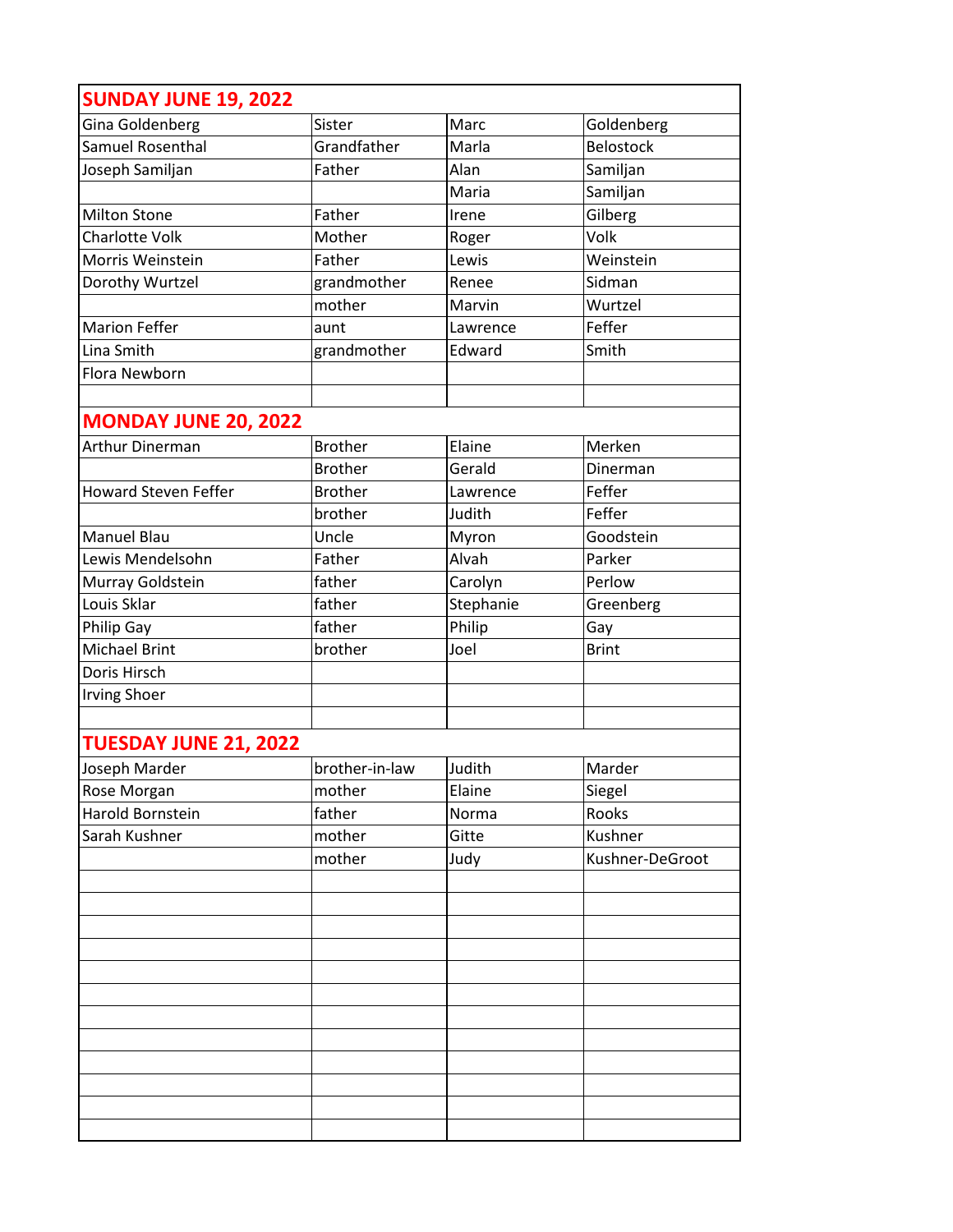| <b>WEDNESDAY JUNE 22, 2022</b> |                |               |               |
|--------------------------------|----------------|---------------|---------------|
| David Frye                     | Father         | Audrey        | Helzner       |
| Myer Bornstein                 | Father         | Ruth          | Kahn          |
| Louis Lieberman                | grandfather    | Enid          | Gold          |
| <b>Martin Doliner</b>          | uncle          | <b>Beth</b>   | Hoffman       |
| Saul Zeff                      | Father         | Barry         | Zeff          |
| Leonard Yanofsky               | father         | <b>Brenda</b> | Samiljan      |
| <b>Bill Needleman</b>          | father         | Marla         | Kovner        |
| Lillian Berenzon               | aunt           | Cheryl        | Schwartz      |
|                                | mother         | Marilyn       | Cramer        |
| Joseph Averback                |                |               |               |
| Annie Levitt                   |                |               |               |
| Henry Winkeller                |                |               |               |
|                                |                |               |               |
| <b>THURSDAY JUNE 23, 2022</b>  |                |               |               |
| Ida Epstein                    | mother         | Arthur        | Epstein       |
|                                | mother         | Ralph         | Epstein       |
| <b>Ruth Bernbach</b>           | sister         | Myril         | Sheinkopf     |
| Maria Greenblat                | mother         | Galina        | Mirmelshteyn  |
| <b>Tilda Harris</b>            | mother         | Stephen       | <b>Harris</b> |
| <b>Shep Simons</b>             | grandfather    | Joseph        | Simons        |
|                                | brother        | Alan          | Simons        |
| Morris Ullian                  | father-in-law  | Richard       | Holmes        |
| Doris Cohen                    |                |               |               |
| Charlotte W. Shapiro           |                |               |               |
|                                |                |               |               |
| <b>FRIDAY JUNE 24, 2022</b>    |                |               |               |
| James Cohen                    | uncle          | <b>Brian</b>  | Cohen         |
| William Goldenberg             | brother-in-law | Ruth          | Goldenberg    |
| Seena Feinsmith                | mother         | Todd          | Feinsmith     |
| Elizabeth M Cotton             | aunt           | Janis         | Knight        |
| Harry Janofsky                 |                |               |               |
|                                |                |               |               |
| <b>SATURDAY JUNE 25, 2022</b>  |                |               |               |
| Morris Gilefsky                | father         | Ronald        | Gilefsky      |
| Judy Weinstein                 | sister         | Arthur        | Schwartz      |
| Harriet Kendell-Kessler        | aunt           | Shari         | Munro         |
|                                | sister in law  | Myron         | Goodstein     |
| Robert Myerson                 | father         | David         | Myerson       |
|                                |                |               |               |
|                                |                |               |               |
|                                |                |               |               |
|                                |                |               |               |
|                                |                |               |               |
|                                |                |               |               |